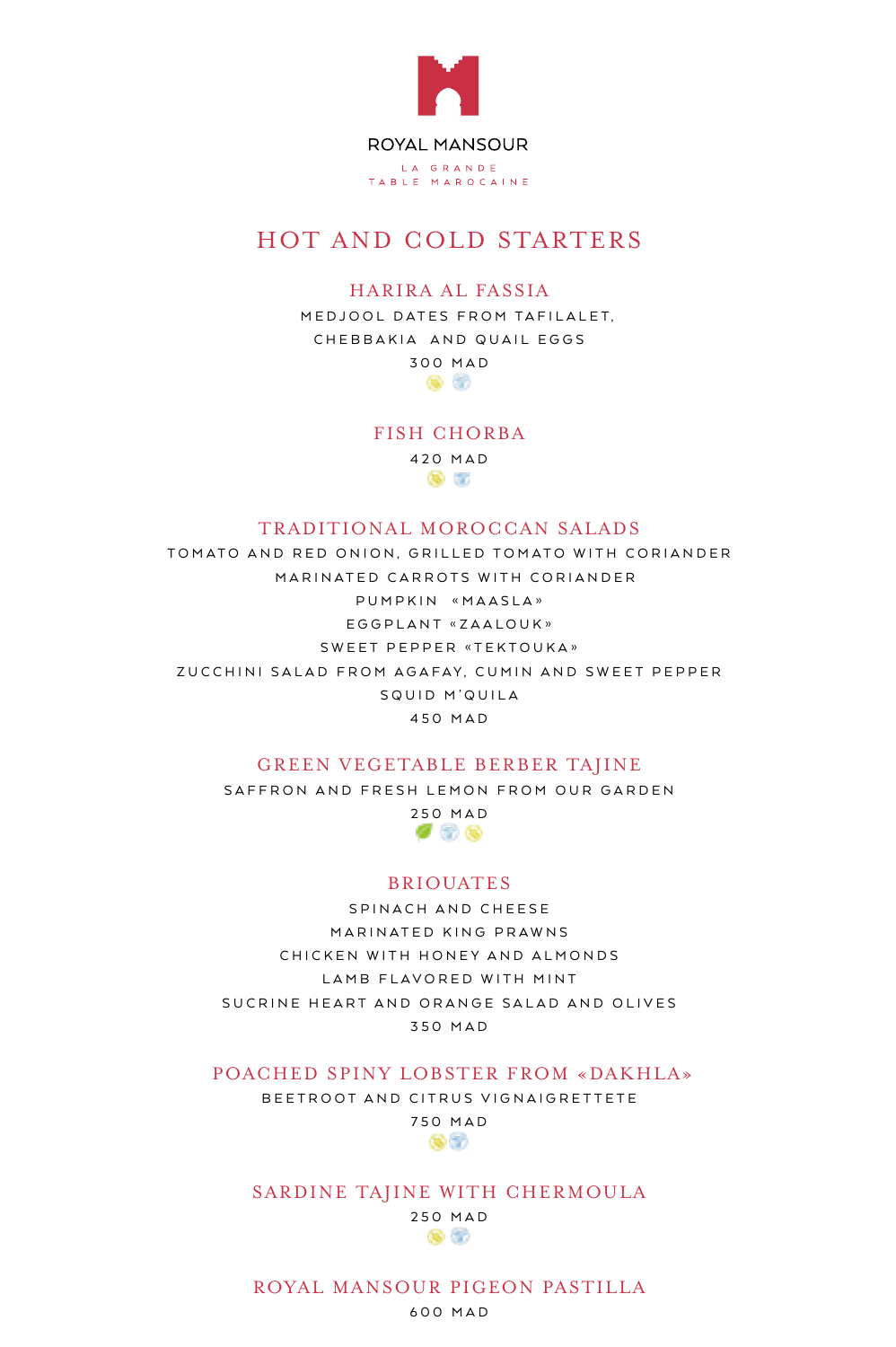

## SHELLFISH AND FISH

### ROYAL MANSOUR SEAFOOD «CHOWAYA»

LOBSTER, SPINY LOBSTER, KING PRAWNS, CUTTLEFISH FROM DAKHLA BAY AND CLAM TAJINE WITH TOMATOES



« FOR TWO » 3900 MAD

## SEAFOOD PASTILLA

PARSLEY SALAD WITH LEMON 1500 MAD

## KING PRAWN COUSCOUS

VERBENA PERFUMED SEMOLINA 1200 MAD

#### BLUE LOBSTER FROM «DOUKKALA» WITH CHERMOULA

BARKOUKCHE AND SPINACH TAJINE 1250 MAD

## SEA BREAM TANGIA WITH PURPLE OLIVES

CELERY EXTRACTION AND SAFFRON POTATOES 500 DHS œ

TURBOT «M'BAKHAR» WITH SPIDER CRAB SIMMERED VEGETABLES IN SAFFRON

> 750 DHS  $\bullet$   $\circ$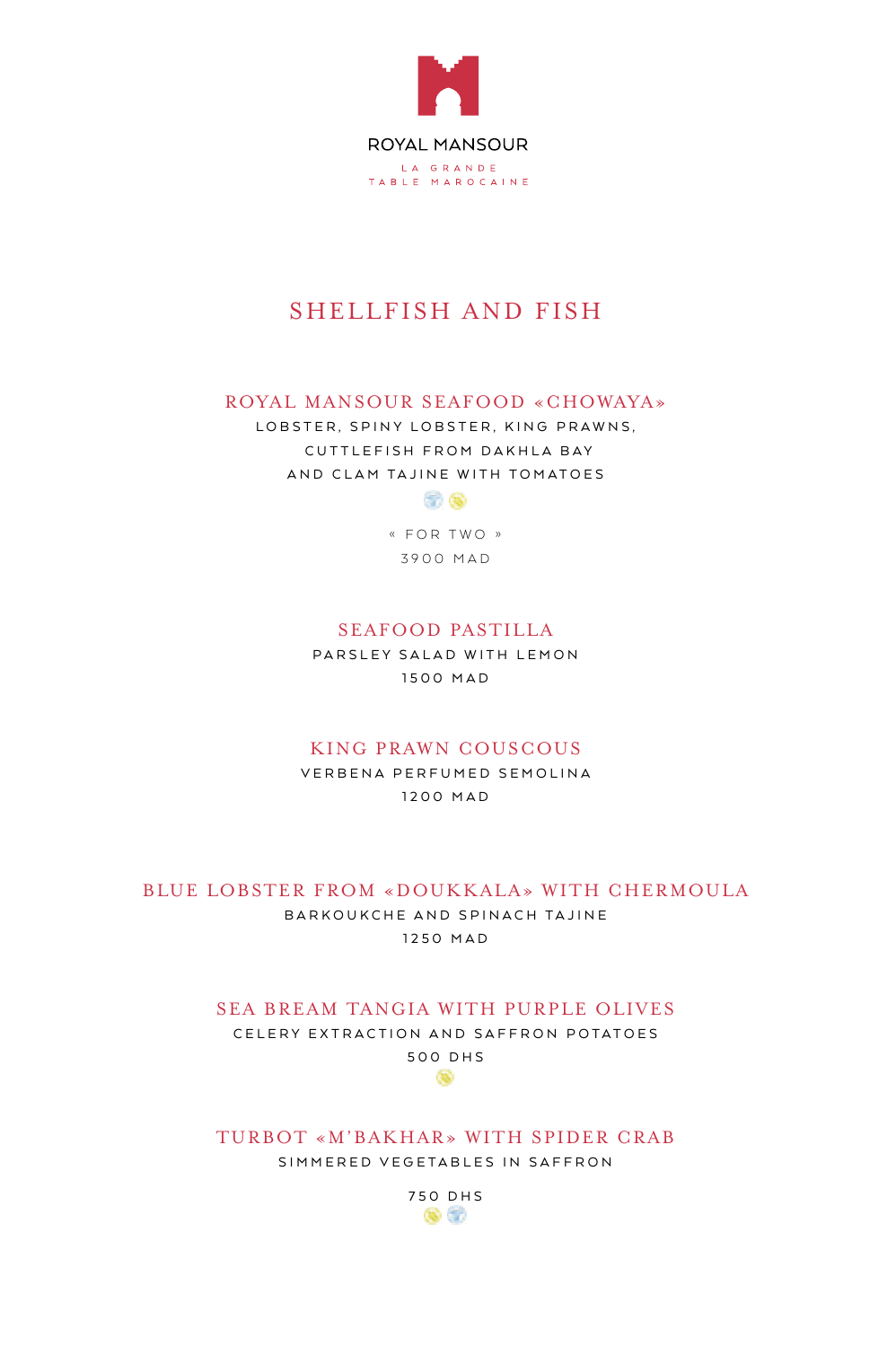

# POULTRY AND MEATS

## WHOLE WHEAT COUSCOUS WITH VEGETABLES

400 MAD 80 Q

#### FREE RANGE CHICKEN TAJINE

PRESERVED LEMON AND MESLALLA OLIVES

500 DHS 80 Q

## TRID WITH PIGEON

SHREDDED LEG AND PAN SAUTEED BREAST 850 MAD

## LAMB SHOULDER « MÉCHOUI »

SEVEN-VEGETABLE COUSCOUS

« FOR TWO PERSONS » 1200 MAD

E LAMB TAJINE<br>PRESERVED «SLAOUI» AND SWEET PEPPER WITH THYME FLOWER 500 MAD

#### BEEF KNUCKLE TAJINE

CELERIAC AND CHOPPED RED OLIVES FLAVOURED WITH PARSLEY AND GARLIC



BEEF CHEEK COUSCOUS WITH SEVEN VEGETABLES

500 MAD SB.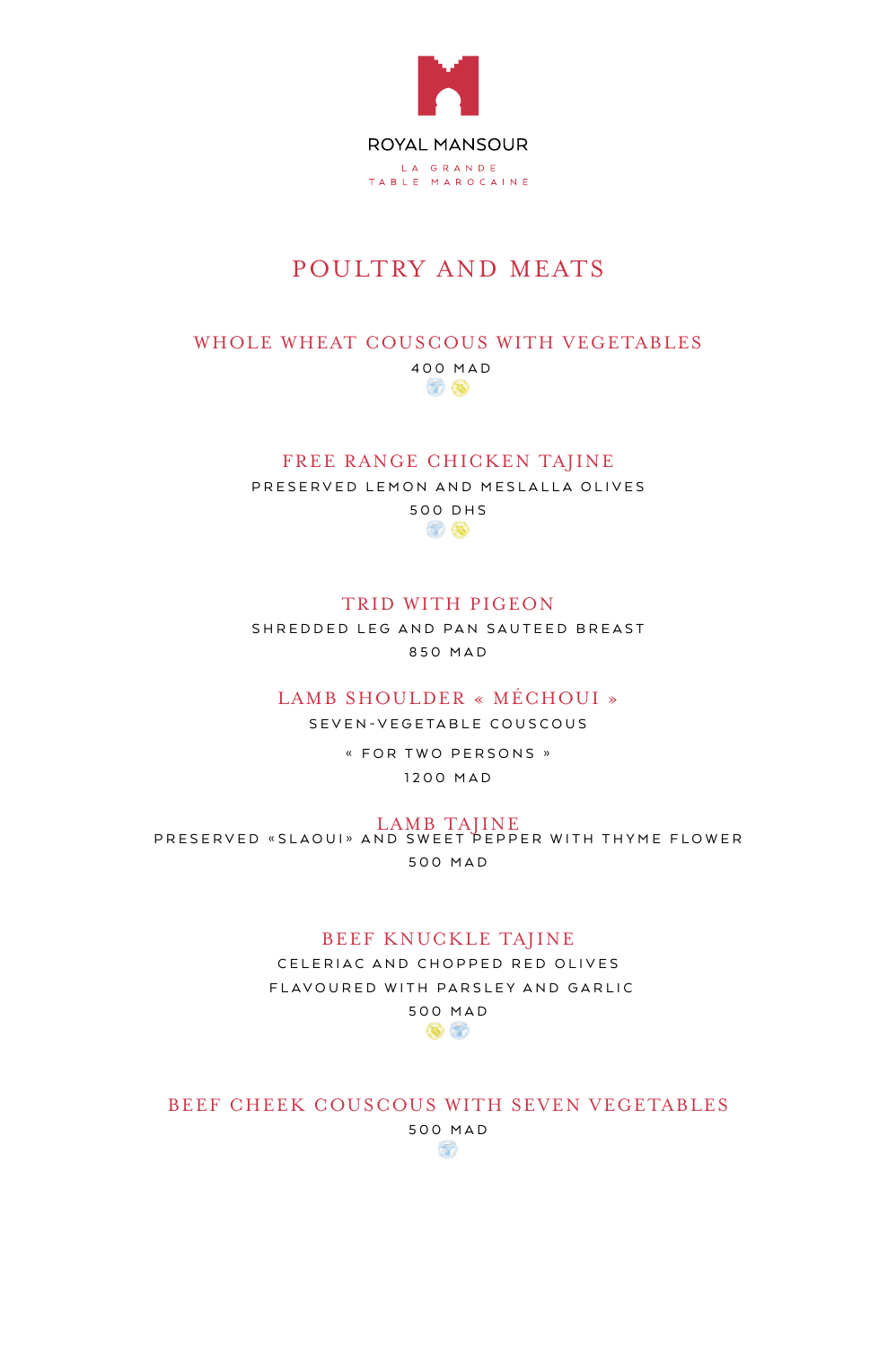

## DESSERTS

## ROYAL MANSOUR ORANGE PEARLS

DATES, MINT AND CINNAMON  $\bullet$   $\circ$ 

250 DHS

## MILK CREAM PASTILLA

CARAMELIZED DRIED FRUITS 250 MAD

#### CHOCOLATE CAKE WITH ARGAN OIL

«CHEBBAKIA» AND CLEMENTINE SORBET WITH SAFFRON 250 DHS

## STRAWBERRY TAJINE ROSE SORBET  $\bullet$   $\circ$ 250 DHS

CHOCOLATE SORBET WITH CEDAR HONEY

GRILLED SESAME EMULSION 250 MAD